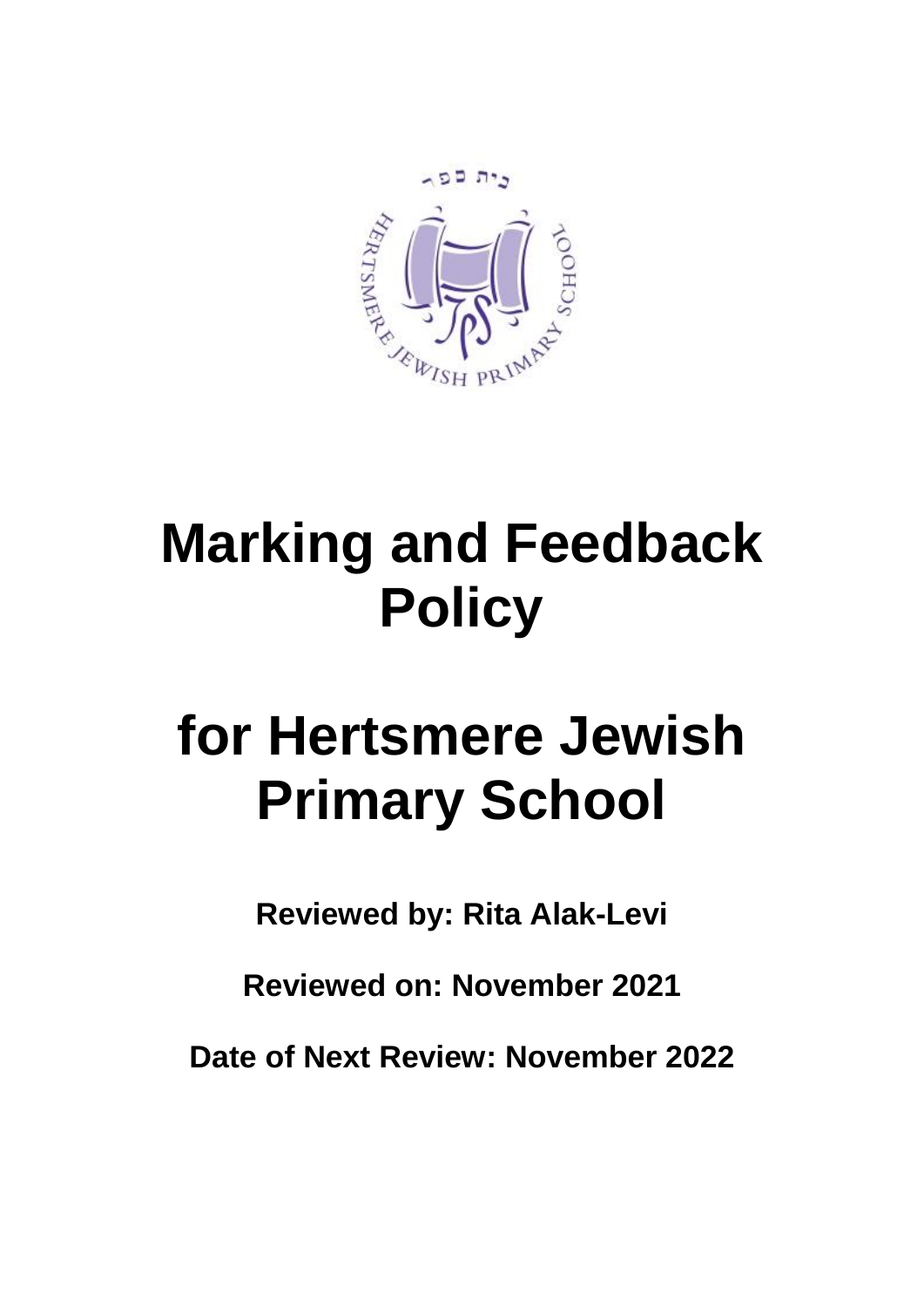#### Introduction

Marking complements and assists teaching and learning. It serves as a tool for assessing individual and school performance. Improving learning through assessment is aided by the provision of effective feedback and marking. Constructive feedback focusing on success and highlighting areas for improvement against learning objectives enables children to become reflective learners and helps them to understand how to close the gap between current and desired performance.

This policy sets out how members of staff at HJPS intend to ensure marking is an integral part of our assessment procedure and how marking can be used to raise standard of teaching and learning.

### **The implementation of the policy is the responsibility of all the staff.**

#### **Entitlement**

The implementation of a positive marking policy will assist in the assessment of each child's work and delivery of the National Curriculum.

#### **Marking should**:

- Include clear comments
- Be written in school handwriting
- Relate to learning intentions, which need to be shared with pupils
- Provide clear feedback to pupils about the strengths and weaknesses in their work
- Give clear strategies for improvement
- Be manageable for teachers
- Recognise, encourage and reward pupil's effort and progress
- Involve children
- Be consistent
- Inform future planning and individual target setting

#### **Marking can be done by the teacher:**

- To indicate achievement
- To show children how they can improve their work
- To enhance the child's self-esteem
- To aid teacher assessment
- To highlight the child's next learning step/target
- To value children's work through meaningful and consistent feedback
- To provide opportunity to reflect and think about their work
- To help children evaluate their work in order for them to make improvements and inform next steps for progress
- Marking is not to be done by the Teaching Assistant

#### **Marking Strategies**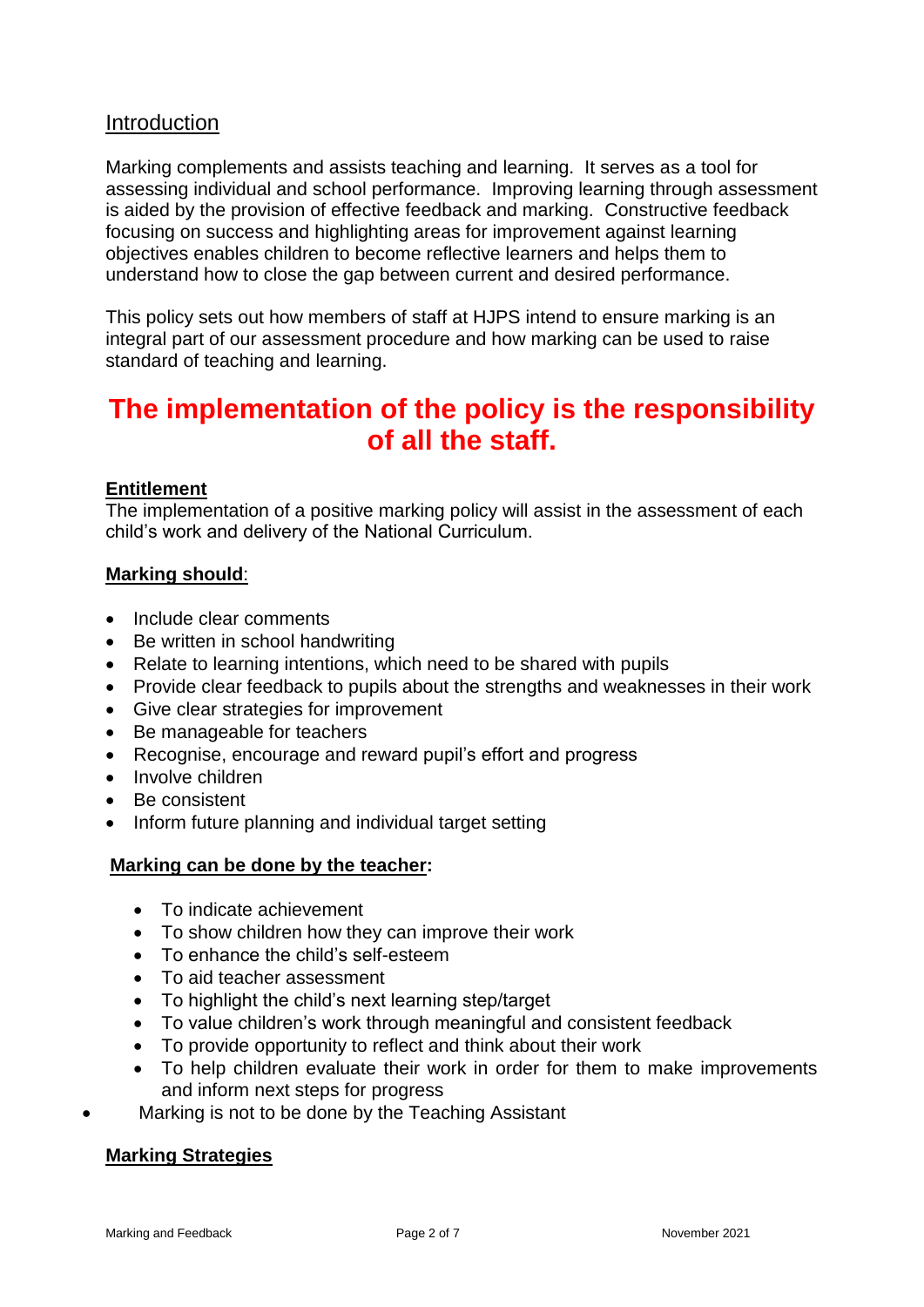The emphasis on marking should focus on success against the learning intentions and improvement needs against the learning intentions. These focused comments should help the pupil to 'close the gaps' between what they have achieved and what need to achieve to make progress in their learning.

- *Spend the first 5 minutes of every lesson getting children to respond to marking and feedback before proceeding with the lesson. Children must respond to all feedback given.*
- *Marking needs to be done before pupils receive their work back.*
- *Marking by the teachers must be written in cursive script (Year 1 – Year 6) and precursive script (Reception).*

| <b>Marking</b>                                      | <b>Features</b>                                                                                                                                                                                                                                                                                                                    | <b>Symbol</b>                                             |
|-----------------------------------------------------|------------------------------------------------------------------------------------------------------------------------------------------------------------------------------------------------------------------------------------------------------------------------------------------------------------------------------------|-----------------------------------------------------------|
| <b>Summative</b><br><b>Marking</b>                  | Closed procedure tasks that require a tick, comment or<br>acknowledgement. This is short marking at all other times.                                                                                                                                                                                                               | Tick or a (.) followed<br>by Pink or Green<br>(see below) |
| <b>Quality</b><br><b>Feedback</b><br><b>Marking</b> | Marking that focuses on the learning objective and<br>suggests strategies for improvement to move children's<br>learning on. This includes the use of the Pink and Green<br>Marking Strategy as outlined below.                                                                                                                    |                                                           |
|                                                     | <b>Next Steps:</b><br>Give recognition following their comment/feedback.<br>Focus on the improvements made.<br>How this can be transferred to other areas and give<br>appropriate praise.<br>Engage in a teacher/pupil dialogue (see below)<br>Link to the LO, give steps/prompts for improvement.<br>Set them a target/challenge. |                                                           |
| Self-<br><b>Marking</b>                             | Children can identify their own successes and look for<br>improvement points (carried out during plenary)                                                                                                                                                                                                                          |                                                           |
| <b>Shared</b><br>marking                            | Mark the piece of work as a whole class or compare two<br>pieces of work with the same title (SH) and discuss their                                                                                                                                                                                                                | <b>SH</b>                                                 |
| and Guided<br><b>Writing</b>                        | strengths/development points and differences. Use (GW) if<br>it has been a guided writing session.                                                                                                                                                                                                                                 | <b>GW</b>                                                 |
| <b>Paired</b><br><b>Marking</b>                     | Children use highlighting pens and mark against the<br>criteria or use summative marking as above                                                                                                                                                                                                                                  | P                                                         |

**Quality Feedback Marking** at HJPS should always enable pupils to identify next steps in their learning. It will also help the teacher clarify a pupil's thinking and thought process:

*These may take the form of:* 

**Reminder prompts** – Reminds the child of the success criteria and what could be improved:

Marking and Feedback **Page 3 of 7** November 2021 *What else could you say here? Explain this for me… Why do you think…? Could you show another method for solving Question 3?*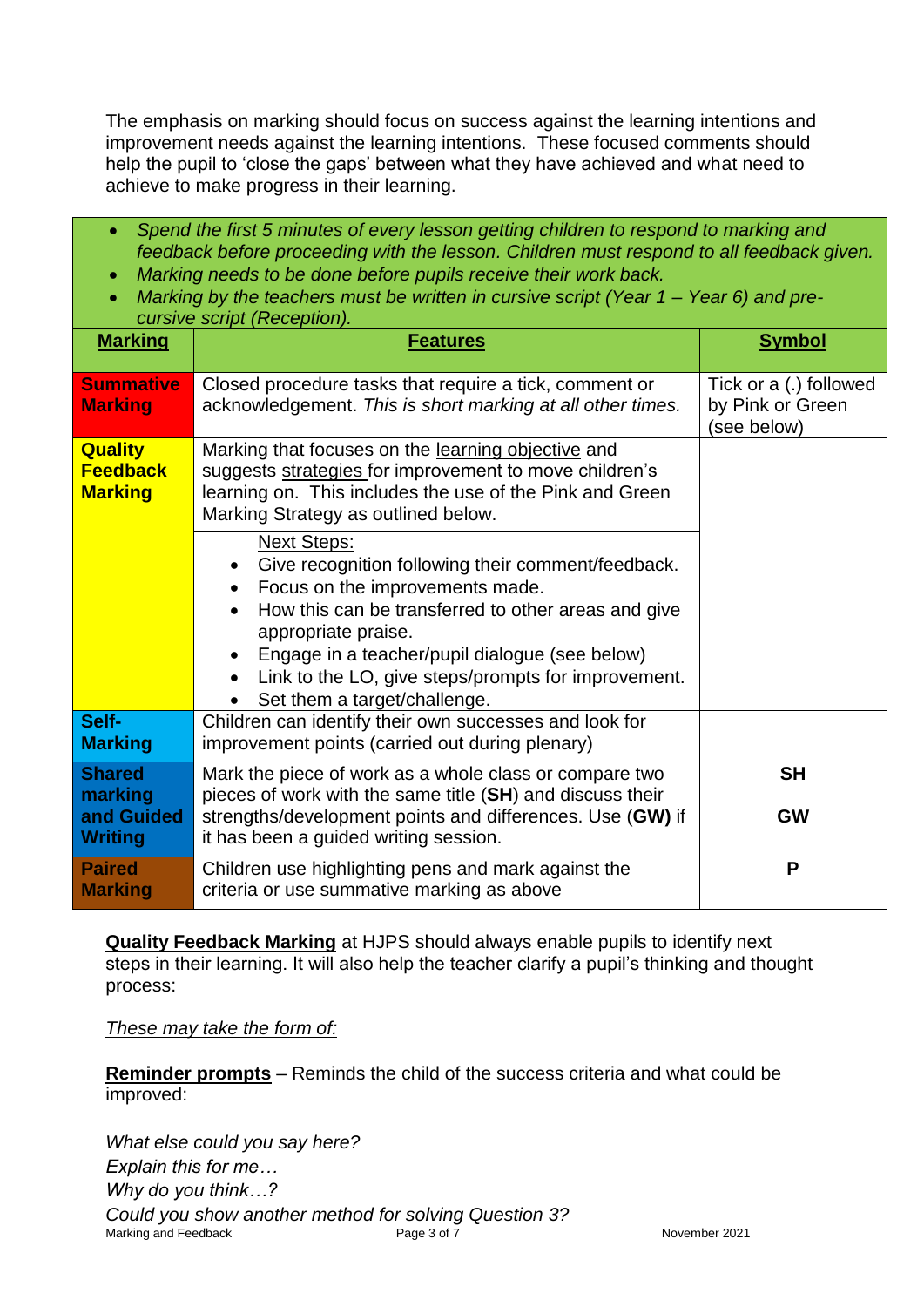- **Modelled prompts** Model what the child needs to do, e.g. *What was the dog's tail doing? Can you tell me two things you know about even numbers? Is this shape a hexagon? How do you know?*
- **Scaffolded prompts –** start an example and pupil to complete. e.g. *Complete the number pattern: 1, 3, 5, ….? Can you order these numbers in a different way?*
- **Challenge prompts** larger numbers or different context, e.g: *Can you choose a better word instead of nice? Addition can become money or measurement problem*

#### **Marking Procedures:**

- Marking should be done in purple pen.
- Marking will be done daily or when a piece of work is completed.
- Wherever possible, marking will be related to a clear learning objective, which has been shared with the children. Therefore incorrect spelling may not always be corrected (although each year group has agreed on a number of mis-spelt words that need to be corrected).
- Good presentation is expected and may be marked.
- Time must be allocated for pupils to respond to marking and highlighted green comments

Marking will celebrate success whenever possible in order to raise self-esteem, highlight when a personal target has been achieved and encourage children to work to their full potential.

When a piece of work is outstanding, the teacher might use a sticker or a stamp or send the child to the Deputy Headteacher or Headteacher for an award – the Headteacher's Award.

#### **Presentation**

#### **In Numeracy**

- All work is to be dated, in the format dd.mm.yy. This will increase the children's understanding of everyday use of numbers and another format for writing the date.
- All work should be in pencil. This reinforces the idea that pencils are used for drawing and also allows rulers to be used neatly. Colouring pencils should be used rather than felt tips which tend to leak through the page.
- All straight lines should be drawn with a ruler.
- Exercise books should be squared, the size being determined according to age group. Children should be encouraged to set their work out with one digit per square.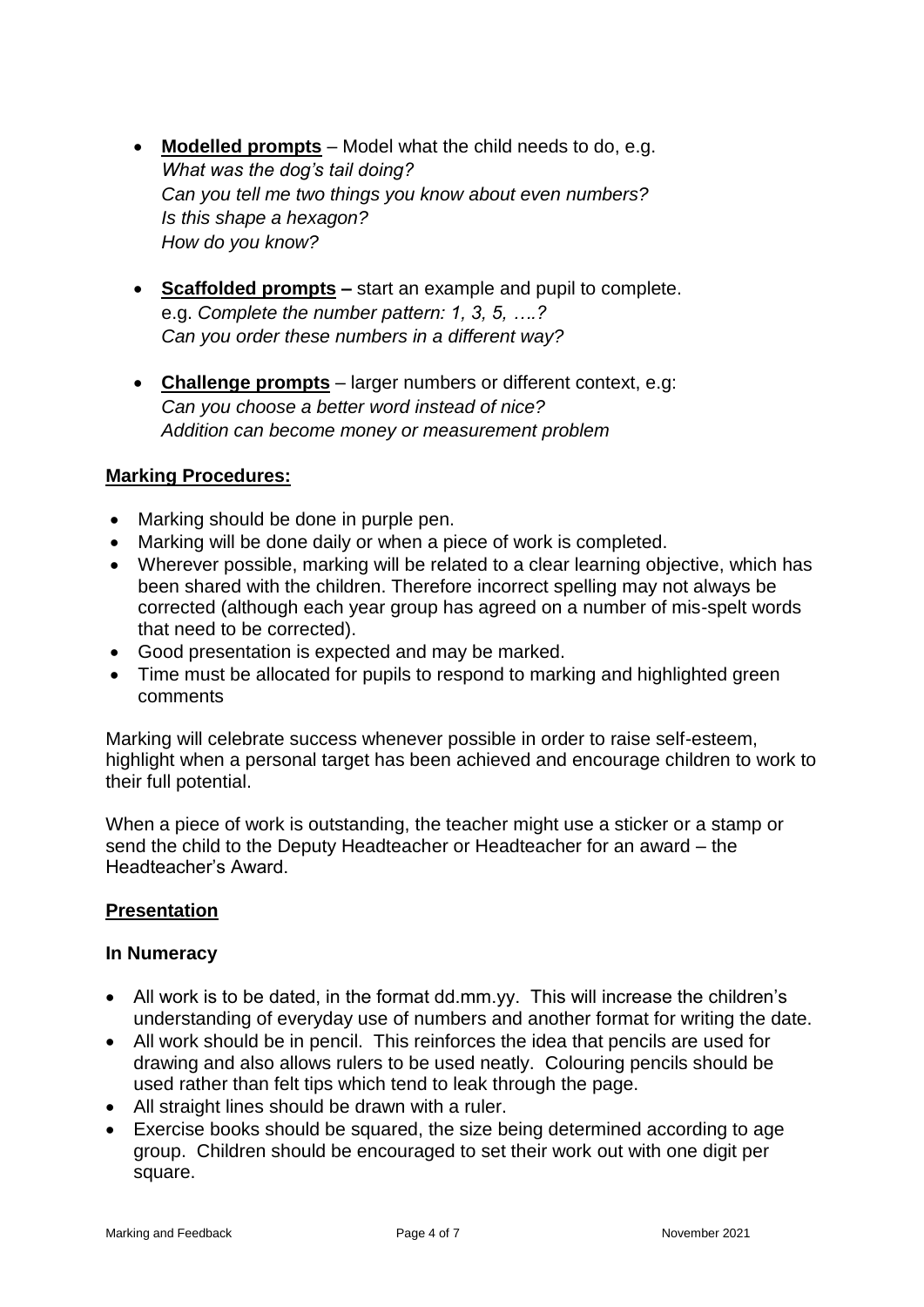- Extra sheets or support material, where used, should be bound in a folder in order to keep records of the children's work.
- When working, if the child notices a mistake, the answer should be crossed out neatly and replaced.
- If the teacher asks for corrections, the sum should be written out again. This will prevent the case where children rub out their mistakes and put in the right answer, making the marking appear incorrect.
- The children should record the correct spellings of relevant mathematical terms, and their meanings, as required.
- Account must be taken in expectations for SEN children and also the gifted and talented.

#### **In Literacy**

- Where possible, mark written work with the pupil, providing constructive feedback.
- Underline errors in spelling of common words, which are within the child's capability. Child to correct/copy out.
- Teacher to correct important topic words and errors where the sense is lost or the meaning is changed.
- Errors in punctuation to be highlighted in green (amount of punctuation depends on year group of pupils).
- Paragraph demarcation indicated by parallel lines or highlighted in green (Year 3 upwards).
- Children suggest more adventurous vocabulary where indicated by a green highlight.
- Children to be taught to check own work and assess their own progress, to identify by underlining possible spelling errors, to underline punctuation errors and replace repetitive words.
- Comments will reflect learning objectives and set targets or further questions.

#### **Marking Science**

- Marking in Science should reflect the learning objective and achievement of success criteria.
- Spelling of scientific terms must be corrected and children must be encouraged to use them in their work.
- Comments should clarify any misconceptions and often should take the form of a question or task for the child to follow up.
- Teacher should initial or indicate with a tick to acknowledge that a child has followed up a comment or question.

Questions should also be raised to extend more able children

#### **Assessment**

Day to day marking will inform the formative assessment and end of topic or mid-term assessments.

#### **Monitoring**

Marking and Feedback **Page 5 of 7** November 2021 Marking will be monitored through workbook scrutiny on a termly basis by subject leaders. The subject leaders and assessment team will moderate marking throughout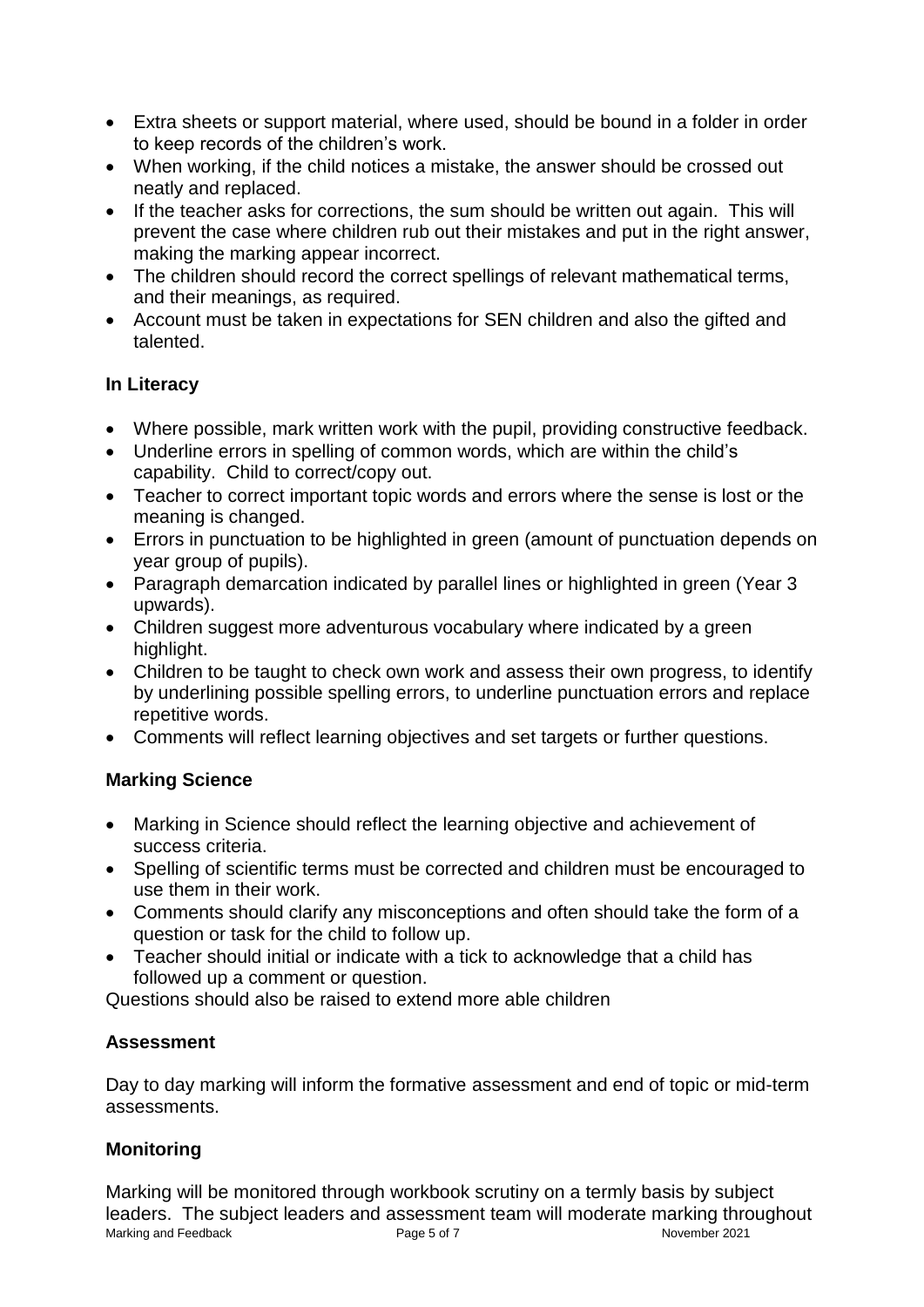the school to ensure continuity and consistency of standards. Subject leaders will undertake work scrutiny in their own subjects to moderate standards and consistency in marking.

#### **Marking Jewish Studies**

Feedback in Jewish Studies is given in line with whole school policy. Children's work presentation should be of a high standard and where possible and appropriate, work is marked in line with the marking policy.

#### **Marking in all subjects**

Teachers should use 'pink and 'green' marking strategy in all subjects of the curriculum.

#### **Guidelines on Preparing and Marking Exercise Books**

#### **New Books**

All exercise books should be labelled.

First, surname, subject and year group should be included.

#### **Presentation**

- The learning objective should be written out and underlined
- Every piece of work must be dated
- The date should be written in the top right hand corner and underlined
- The title should be written in the centre of the next line and underlined.
- All lines are to be drawn using a ruler
- Leave a one line space between the title and work
- If there is no margin, it must be drawn in with a ruler
- All work starts at the margin
- Each piece of work is to be started on a new page or a line drawn underneath
- All work sheets must be glued in date order in the relevant exercise book
- Any work stuck into books must be trimmed so that it fits the page and does not stick out
- The children may glue their own work in but this must be modelled to them by an adult
- Pupils must write using the school handwriting font.
- If squared paper is used, a single digit goes in each box
- Each sum should be written one underneath the other
- Pages could be folded in two halve pages and one side is completed before the other
- Rubbers should be used at the teacher's discretion
- Mistakes should be crossed out with a single ruled line